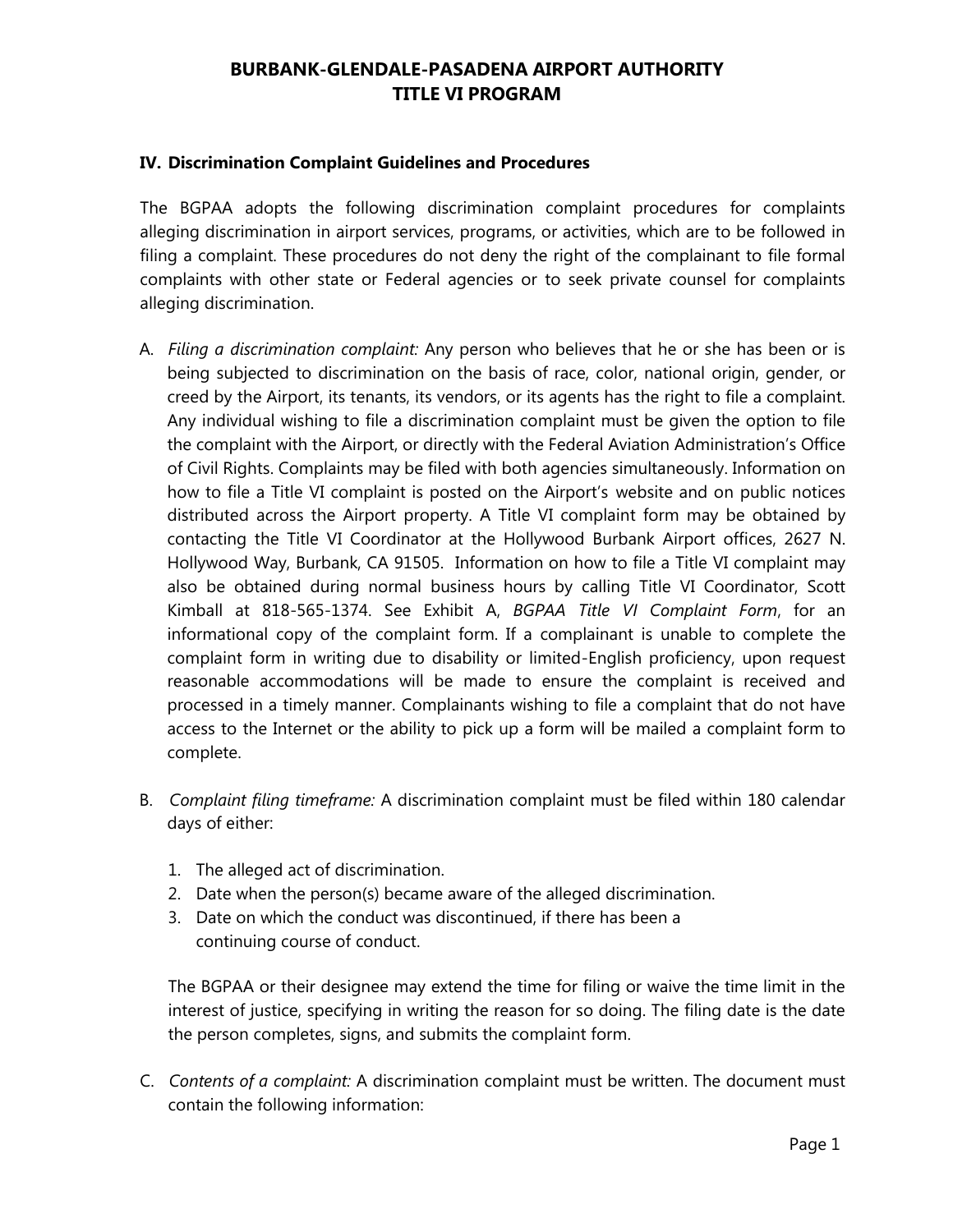## **BURBANK-GLENDALE-PASADENA AIRPORT AUTHORITY TITLE VI PROGRAM**

- 1. The complainant's name and address, or other means by which the complainant may be contacted.
- 2. Identification of individual(s) or organization(s) responsible for the alleged discrimination.
- 3. A description of the complainant's allegations, which must include enough detail to determine whether BGPAA has jurisdiction over the complaint and if the complaint was timely filed.
- 4. The specific prohibited base(s) of alleged discrimination (i.e., race, color, gender, etc.).
- 5. Apparent merit of the complaint.
- 6. The complainant's signature or signature of his/her authorized representative.

In the event that a person makes a verbal complaint of discrimination to a BGPAA officer or employee, the complainant shall be interviewed by the Title VI Coordinator. If necessary, the Title VI Coordinator will assist the complainant in reducing the complaint to writing and then submit the written version of the complaint to the person for signature.

D. *Complaints against BGPAA:* Any complaints received against the BGPAA will be forwarded to the Federal Aviation Administration for investigation. BGPAA shall assign an independent investigator to investigate any complaint in which it has been named in the complaint or in instances where the Title VI Coordinator cannot investigate. The contact information for the FAA is:

Federal Aviation Administration Office of Civil Rights, ACR-1 800 Independence Avenue, S.W. Washington, D.C. 20591 Phone: (202) 267-3258

- E. *Notice of Receipt:* All complaints shall be referred to BGPAA's Title VI Coordinator for review and action. Within 10 days of receipt of the discrimination complaint, the Title VI Coordinator shall issue an initial written Notice of Receipt that:
	- 1. Acknowledges receipt of the discrimination complaint.
	- 2. Advises the complainant of his/her right to seek representation by an attorney or other individual of his or her choice in the discrimination complaint process.
	- 3. Contains a list of each issue raised in the discrimination complaint.
	- 4. Advises the complainant of the timeframes for processing the discrimination complaint and providing a determination.
	- 5. Advises the complainant that he/she may also seek redress of the complaint directly with the FAA Office of Civil Rights.